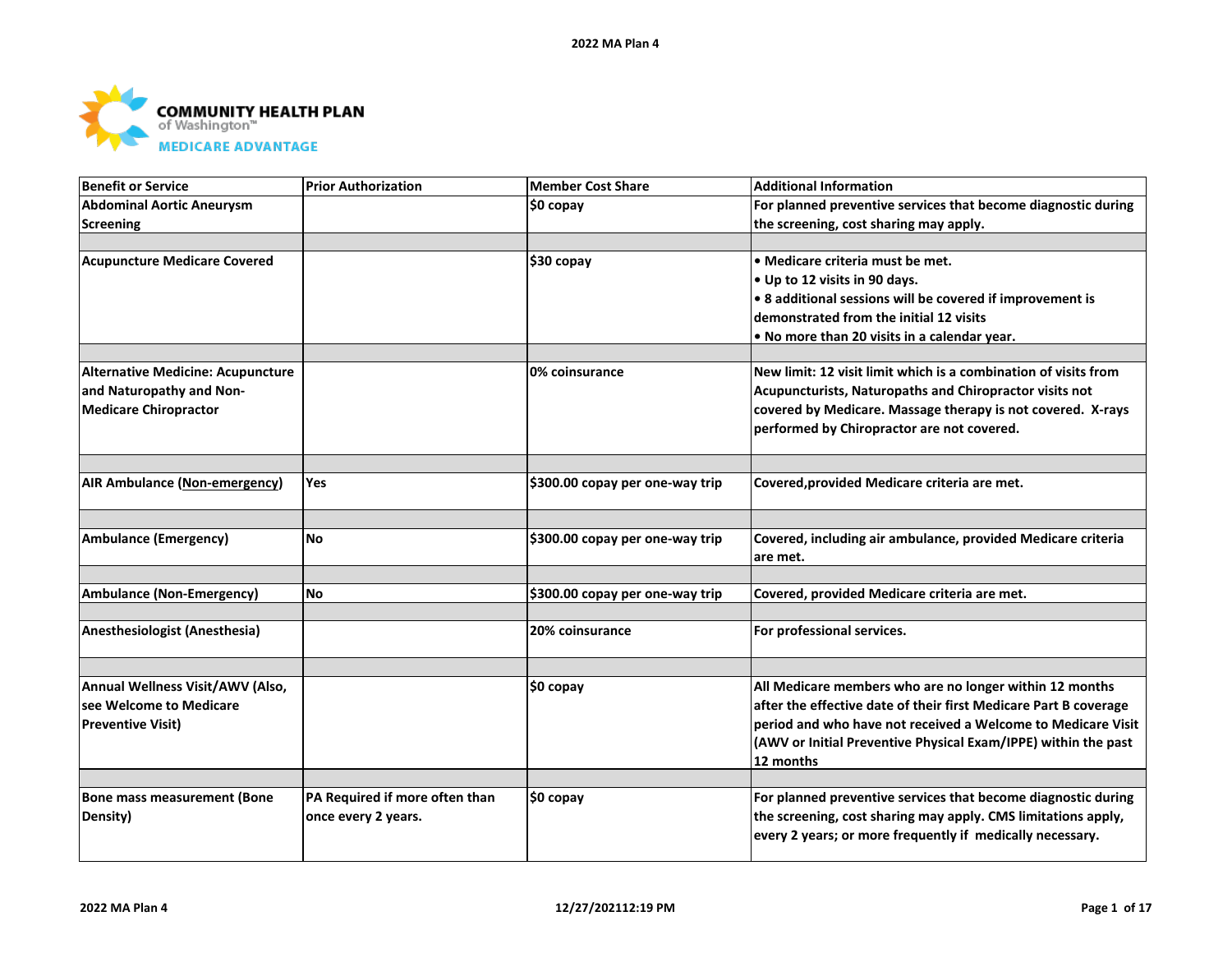

| <b>Benefit or Service</b>              | <b>Prior Authorization</b>   | <b>Member Cost Share</b> | <b>Additional Information</b>                                    |
|----------------------------------------|------------------------------|--------------------------|------------------------------------------------------------------|
|                                        |                              |                          |                                                                  |
| <b>Breast cancer screening</b>         |                              | \$0 copay                | For planned preventive services that become diagnostic during    |
| (mammograms, mammography)              |                              |                          | the screening, cost sharing may apply.                           |
|                                        |                              |                          | . One baseline mammogram between the ages of 35 and 39           |
|                                        |                              |                          | • One screening mammogram every 12 months for age 40 and         |
|                                        |                              |                          | older                                                            |
|                                        |                              |                          | • Clinical breast exams once every 24 months                     |
|                                        |                              |                          |                                                                  |
|                                        |                              |                          |                                                                  |
| <b>Cardiac rehabilitation services</b> | No.                          | 20% Coinsurance          | Medicare covers 2 sessions per day (1 hour each), up to 36       |
|                                        |                              |                          | sessions. Prior authorization required after 36 sessions.        |
|                                        |                              |                          |                                                                  |
| Cardiovascular disease risk            |                              | \$0 copay                | For planned preventive services that become diagnostic during    |
| reduction visit                        |                              |                          | the screening, cost sharing may apply.                           |
|                                        |                              |                          |                                                                  |
| <b>Cardiovascular disease testing</b>  |                              | \$0 copay                | For planned preventive services that become diagnostic during    |
|                                        |                              |                          | the screening, cost sharing may apply.                           |
|                                        |                              |                          |                                                                  |
| Cervical and vaginal cancer            |                              | \$0 copay                | For planned preventive services that become diagnostic during    |
| screening (Pap tests, pelvic exams)    |                              |                          | the screening, cost sharing may apply.                           |
|                                        |                              |                          | • All women: Every 24 months                                     |
|                                        |                              |                          | . High risk of cervical cancer or abnormal pap: Every 12 months  |
|                                        |                              |                          |                                                                  |
| <b>Chiropractic services</b>           | Yes, for more than 12 visits | <b>20% Coinsurance</b>   | Only manual manipulation to correct subluxation. Massage         |
|                                        |                              |                          | therapy not covered. Per CMS x-rays billed by a chiropractor are |
|                                        |                              |                          | not covered. X-rays are covered if performed by Radiologist.     |
|                                        |                              |                          | Also See New Non-Medicare Chiropractor Supplemental Benefit      |
|                                        |                              |                          | under: Alternative Medicine: Acupuncture and Naturopathy and     |
|                                        |                              |                          | Non-Medicare Chiropractor                                        |
|                                        |                              |                          |                                                                  |
| <b>Clinical Trials</b>                 | Yes                          |                          |                                                                  |
|                                        |                              |                          |                                                                  |
|                                        |                              |                          |                                                                  |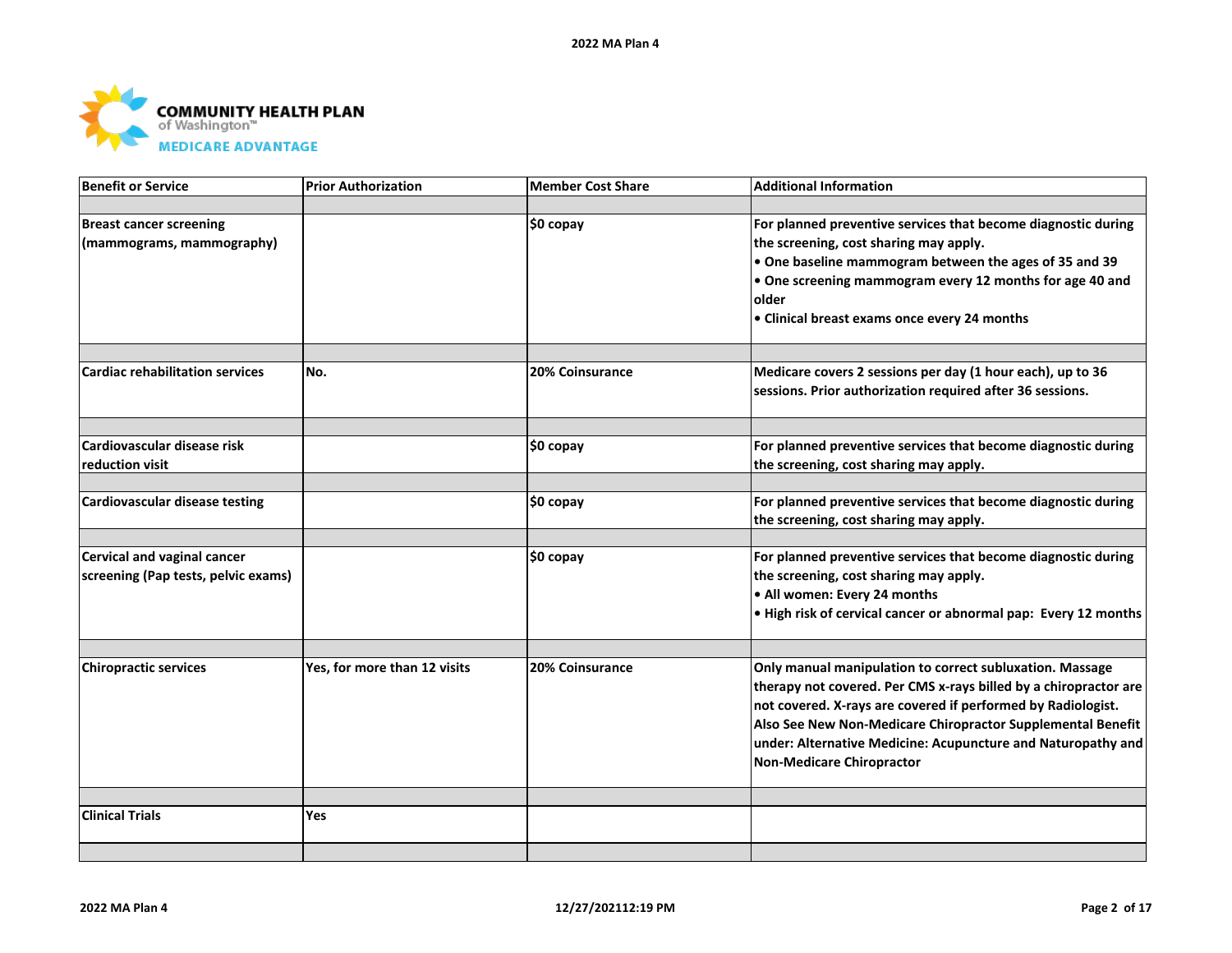

| <b>Benefit or Service</b>                 | <b>Prior Authorization</b>         | <b>Member Cost Share</b>          | <b>Additional Information</b>                                       |
|-------------------------------------------|------------------------------------|-----------------------------------|---------------------------------------------------------------------|
| <b>Colorectal cancer screening</b>        |                                    | ∣\$0 copay                        | For planned preventive services that become diagnostic during       |
| (Colonoscopy, Sigmoidoscopy)              |                                    |                                   | the screening, cost sharing may apply.                              |
|                                           |                                    |                                   | For age 50 and older:                                               |
|                                           |                                    |                                   | • Sigmoidoscopy every 48 months                                     |
|                                           |                                    |                                   | • Fecal occult blood test, every 12 months                          |
|                                           |                                    |                                   | For at high risk of colon cancer:                                   |
|                                           |                                    |                                   | • Screening colonoscopy every 24 months                             |
|                                           |                                    |                                   | Not at high risk of colon cancer:                                   |
|                                           |                                    |                                   | • Screening colonoscopy every 10 years (120 months) but not         |
|                                           |                                    |                                   | within 48 months (2 years) of a screening sigmoidoscopy.            |
|                                           |                                    |                                   |                                                                     |
| <b>Cosmetic surgery or procedures</b>     | Yes and Medicare criteria is met.  |                                   | Only covered because of an accidental injury or to improve a        |
| (Partial Exclusion)                       |                                    |                                   | malformed part of the body. All stages of reconstruction are        |
|                                           |                                    |                                   | covered for a breast after a mastectomy, as well as for the         |
|                                           |                                    |                                   | unaffected breast to produce a symmetrical appearance.              |
|                                           |                                    |                                   |                                                                     |
|                                           |                                    |                                   |                                                                     |
| <b>Custodial Care (Exclusion)</b>         | <b>Not Covered</b>                 | <b>Not Covered</b>                | Custodial care is personal care that does not require the           |
|                                           |                                    |                                   | continuing attention of trained medical or paramedical              |
|                                           |                                    |                                   | personnel, such as care that helps with activities of daily living, |
|                                           |                                    |                                   | such as bathing or dressing. Custodial care is not medically        |
|                                           |                                    |                                   | necessary.                                                          |
| <b>Dental Services (Medical Services,</b> | Refer to prior authorization list. | See specific medical services for | Covered services limited to surgery of the jaw or related           |
| <b>Not Routine Dental)</b>                |                                    | related copays and coinsurance.   | structures, setting fractures of the jaw or facial bones,           |
|                                           |                                    |                                   | extraction of teeth to prepare the jaw for radiation treatments     |
|                                           |                                    |                                   | of neoplastic cancer disease, or services that would be covered     |
|                                           |                                    |                                   | when provided by a physician.                                       |
|                                           |                                    |                                   |                                                                     |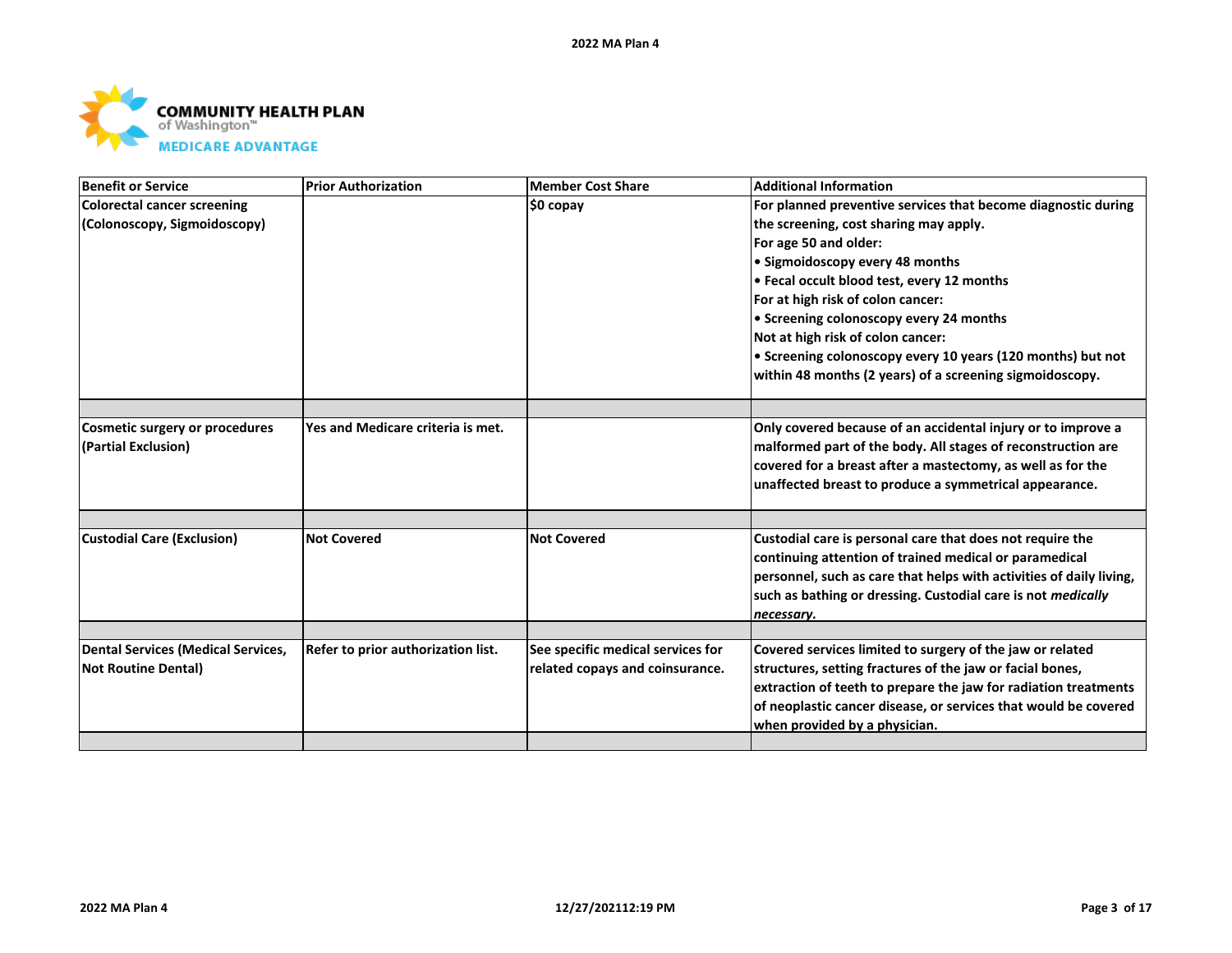

| <b>Benefit or Service</b>                                                                      | <b>Prior Authorization</b>                                                                                                                                                                | <b>Member Cost Share</b>              | <b>Additional Information</b>                                                                                                                                                                                                                                                                                                  |
|------------------------------------------------------------------------------------------------|-------------------------------------------------------------------------------------------------------------------------------------------------------------------------------------------|---------------------------------------|--------------------------------------------------------------------------------------------------------------------------------------------------------------------------------------------------------------------------------------------------------------------------------------------------------------------------------|
| <b>Dental Services (Supplemental</b><br><b>Routine Preventive and</b><br><b>Comprehensive)</b> | <b>Referral not required for</b><br>supplemental dental services.                                                                                                                         | benefit maximum.                      | Cost share is anything over \$850.00 Combined total of \$850 maximum for both Preventive and<br><b>Comprehensive Services</b>                                                                                                                                                                                                  |
| <b>Depression screening</b>                                                                    |                                                                                                                                                                                           | $$0$ copay                            | For planned preventive services that become diagnostic during<br>the screening, cost sharing may apply.                                                                                                                                                                                                                        |
| <b>Diabetes screening</b>                                                                      |                                                                                                                                                                                           | \$0 copay                             | For planned preventive services that become diagnostic during<br>the screening, cost sharing may apply.                                                                                                                                                                                                                        |
| Diabetes self-management training,<br>diabetic services and diabetes<br>supplies (DME)         | Prior auth required when glucose<br>monitor, shoes or inserts (orthotics) Self management training requires<br>greater than \$500.00                                                      | \$0 cost share<br>a referral.         | No cost share:<br>· Blood glucose monitor<br>• Blood glucose strips<br><b>.</b> Lancet devices<br>• Glucose-control solutions for checking accuracy of strips and<br><b>Imonitor</b><br>. One pair of diabetic shoes per calendar year<br>$\bullet$ 2 sets of shoe inserts (orthotics) covered per calendar year<br>(diabetic) |
| Durable medical equipment (DME)<br>and related supplies                                        | Some DME requires prior<br>authorization, check procedure<br>codes for details. All DME with a<br>purchase price greater than<br>\$500.00 allowed amount requires<br>prior authorization. | *20% Coinsurance                      | Covered, provided Medicare criteria are met. DME includes,<br>wheelchairs, hospital beds, walkers, oxygen. *When primary<br>diagnosis is COPD the coinsurance is zero.                                                                                                                                                         |
| <b>Emergency care (Emergency Room,</b><br>ER)                                                  |                                                                                                                                                                                           | \$90.00 (facility) copay for ER visit | \$90.00 copayment waived if admitted as inpatient within the<br>same hospital within 24 hrs.                                                                                                                                                                                                                                   |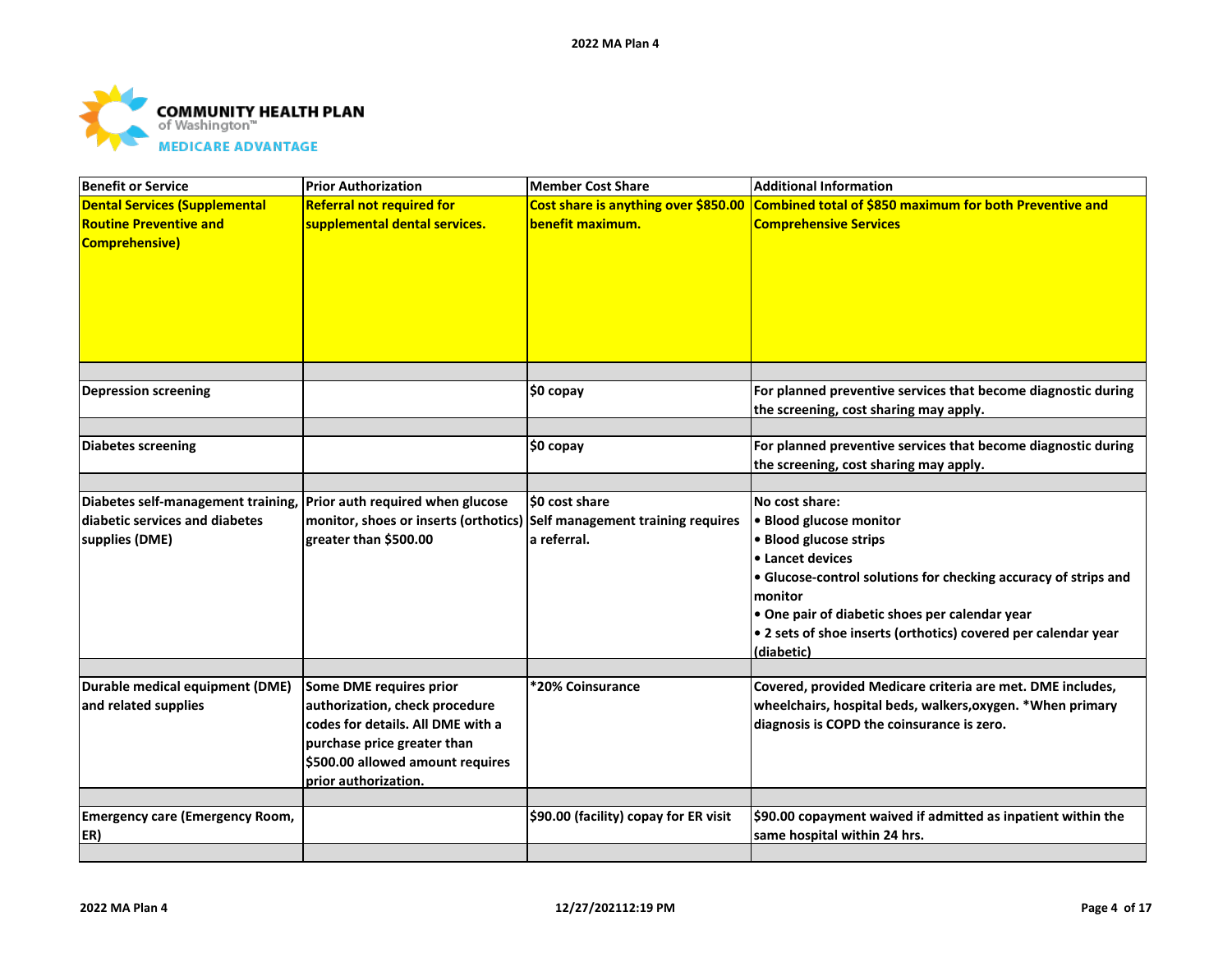

| <b>Benefit or Service</b>                 | <b>Prior Authorization</b> | Member Cost Share      | <b>Additional Information</b>                                                                 |
|-------------------------------------------|----------------------------|------------------------|-----------------------------------------------------------------------------------------------|
| <b>Emergency care (ER Physician</b>       |                            | 0% coinsurance         |                                                                                               |
| Service)                                  |                            |                        |                                                                                               |
|                                           |                            |                        |                                                                                               |
| <b>Emergency care: Supplemental</b>       |                            | 20% Coinsurance        | S25,000.00 Maximum - ER coinsurance is not waived if admitted                                 |
| World Wide - Facility and                 |                            |                        | to hospital. Amount paid does NOT count toward your                                           |
| <b>Professional Services</b>              |                            |                        | maximum-out-of-pocket (MOOP) amount.                                                          |
| <b>Enteral Feedings, Tube Feedings</b>    | <b>Yes</b>                 | <b>20% Coinsurance</b> |                                                                                               |
| (Infusion Therapy, DME)                   |                            |                        |                                                                                               |
| <b>Enteral Formula (Infusion Therapy,</b> | <b>Yes</b>                 | 20% Coinsurance        |                                                                                               |
| DME)                                      |                            |                        |                                                                                               |
|                                           |                            |                        |                                                                                               |
| Eye exam - Medicare Covered               |                            | *\$40.00 copay         | Exams to diagnose diseases and conditions of the eye covered                                  |
| (medical vision disease)                  |                            |                        | by Medicare. *When the primary diagnosis is diabetes for a                                    |
|                                           |                            |                        | retinal exam and the exam is performed by an endocrinologist                                  |
|                                           |                            |                        | or ophthalmologist, the copay is zero. If provider is not                                     |
|                                           |                            |                        | participating, then plan approved referral is required.                                       |
|                                           |                            |                        |                                                                                               |
| Eye exam - Routine Vision (VSP            |                            | In network \$0 copay   | Through VSP - One Well Vision every year. Members must use                                    |
| Advantage)                                |                            |                        | the VSP Advantage Network for in-network benefits. Out of                                     |
|                                           |                            |                        | network - \$45.00 is allowed toward the cost of the exam.                                     |
|                                           |                            |                        |                                                                                               |
| Eye Wear - Medicare covered (Post         |                            | 20% Coinsurance        | Covered, provided Medicare criteria are met. One pair of                                      |
| <b>Cataract Vision Surgery)</b>           |                            |                        | eyeglasses or contact lenses includes insertion of an intraocular<br>lens after each surgery. |
|                                           |                            |                        |                                                                                               |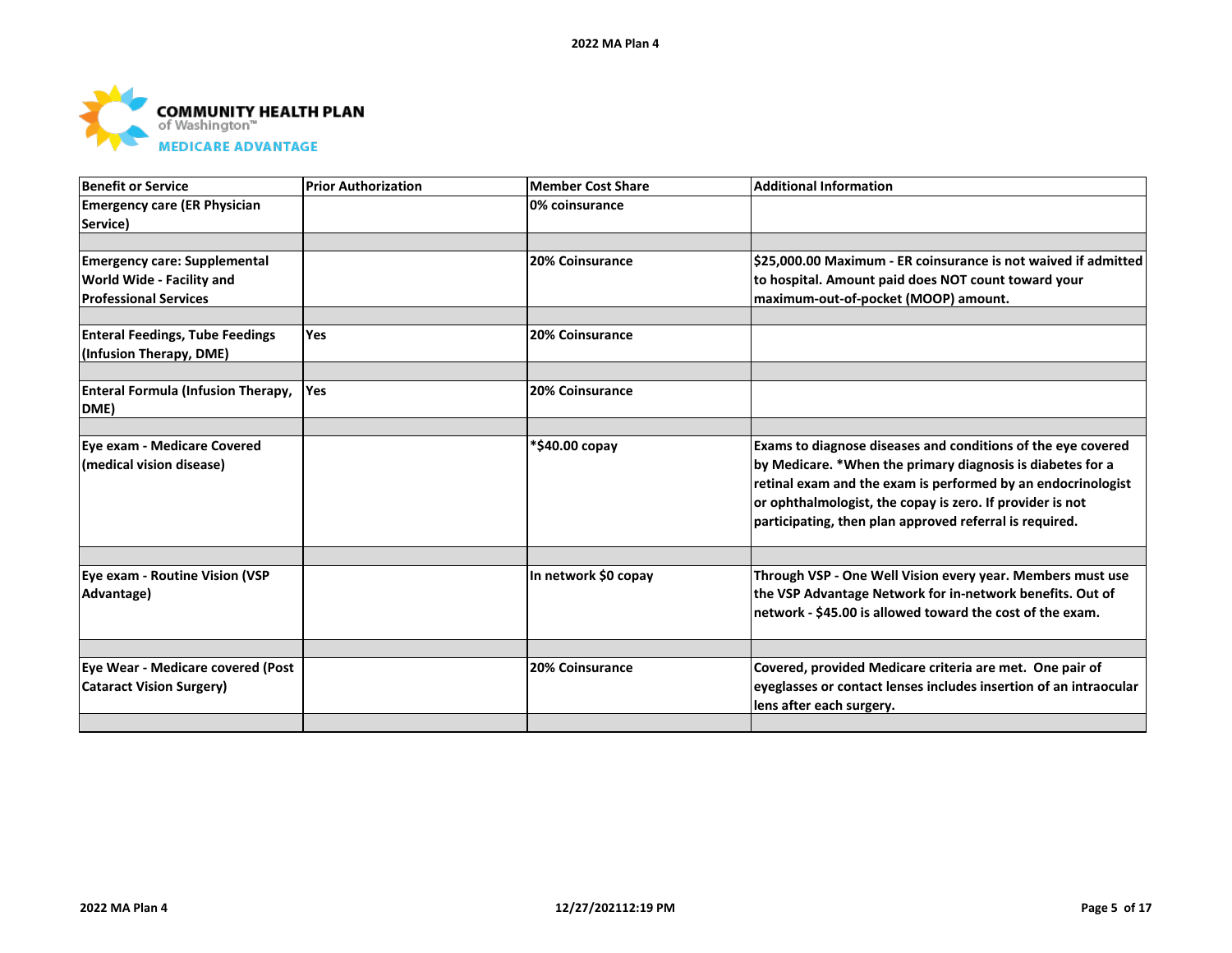

| <b>Benefit or Service</b>                                               | <b>Prior Authorization</b> | <b>Member Cost Share</b>              | <b>Additional Information</b>                                    |
|-------------------------------------------------------------------------|----------------------------|---------------------------------------|------------------------------------------------------------------|
| <b>Eye Wear - Prescription Contacts,</b>                                |                            | • In network - Lenses (for glasses) - | Through VSP - every 2 years. Members must use the VSP Choice     |
| frames, vision lenses, upgrades,                                        |                            | \$0 copay                             | Network for in-network benefits.                                 |
| extra pair of glasses (VSP                                              |                            | • In network - Frame or contact       |                                                                  |
| Advantage)                                                              |                            | lenses - \$150.00 allowed toward      | . Out of network - Lenses - (for glasses) - Amount allowed       |
|                                                                         |                            | cost.                                 | toward costs:                                                    |
|                                                                         |                            |                                       | Single vision \$30                                               |
|                                                                         |                            |                                       | Lined bifocal or Progressive \$50                                |
|                                                                         |                            |                                       | Lined trifocal \$60                                              |
|                                                                         |                            |                                       | Lenticular \$75                                                  |
|                                                                         |                            |                                       | • Out of network - Frame or contact lenses - Amount allowed      |
|                                                                         |                            |                                       | toward costs:                                                    |
|                                                                         |                            |                                       | Frame \$45                                                       |
|                                                                         |                            |                                       | Contact lenses (in lieu of lenses and frame) \$85                |
|                                                                         |                            |                                       |                                                                  |
| <b>Eye and Vision Services Not</b>                                      |                            | <b>Not Covered.See Additional</b>     | • Radial keratotomy not covered                                  |
| <b>Covered by Medicare (Exclusions)</b>                                 |                            | <b>Information</b>                    | • LASIK surgery not covered                                      |
|                                                                         |                            |                                       | • Vision Therapy not covered                                     |
|                                                                         |                            |                                       | • Low Vision Aids not covered                                    |
| <b>Genetic Testing Not Related to</b>                                   | Yes                        | 20% Coinsurance                       |                                                                  |
|                                                                         |                            |                                       |                                                                  |
| Pregnancy                                                               |                            |                                       |                                                                  |
| Hearing exam (Medicare covered-to                                       |                            | \$20.00 copay                         | Covered, provided Medicare criteria are met. Routine hearing     |
| diagnose and treat specific diseases                                    |                            |                                       | exams, hearing aids, and hearing aid fittings are not covered by |
| and conditions-)                                                        |                            |                                       | Medicare.                                                        |
|                                                                         |                            |                                       |                                                                  |
| Hearing exam (Routine not covered Not Covered<br>by Medicare) Exclusion |                            | <b>Not Covered</b>                    | <b>Not Covered</b>                                               |
|                                                                         |                            |                                       |                                                                  |
| <b>Hearing services (hearing aid</b>                                    | <b>Not Covered</b>         | <b>Not Covered</b>                    | <b>Not Covered</b>                                               |
| fittings, hearing aids) Exclusion                                       |                            |                                       |                                                                  |
|                                                                         |                            |                                       |                                                                  |
| <b>HIV screening</b>                                                    |                            | \$0 copay                             | For planned preventive services that become diagnostic during    |
|                                                                         |                            |                                       | the screening, cost sharing may apply.                           |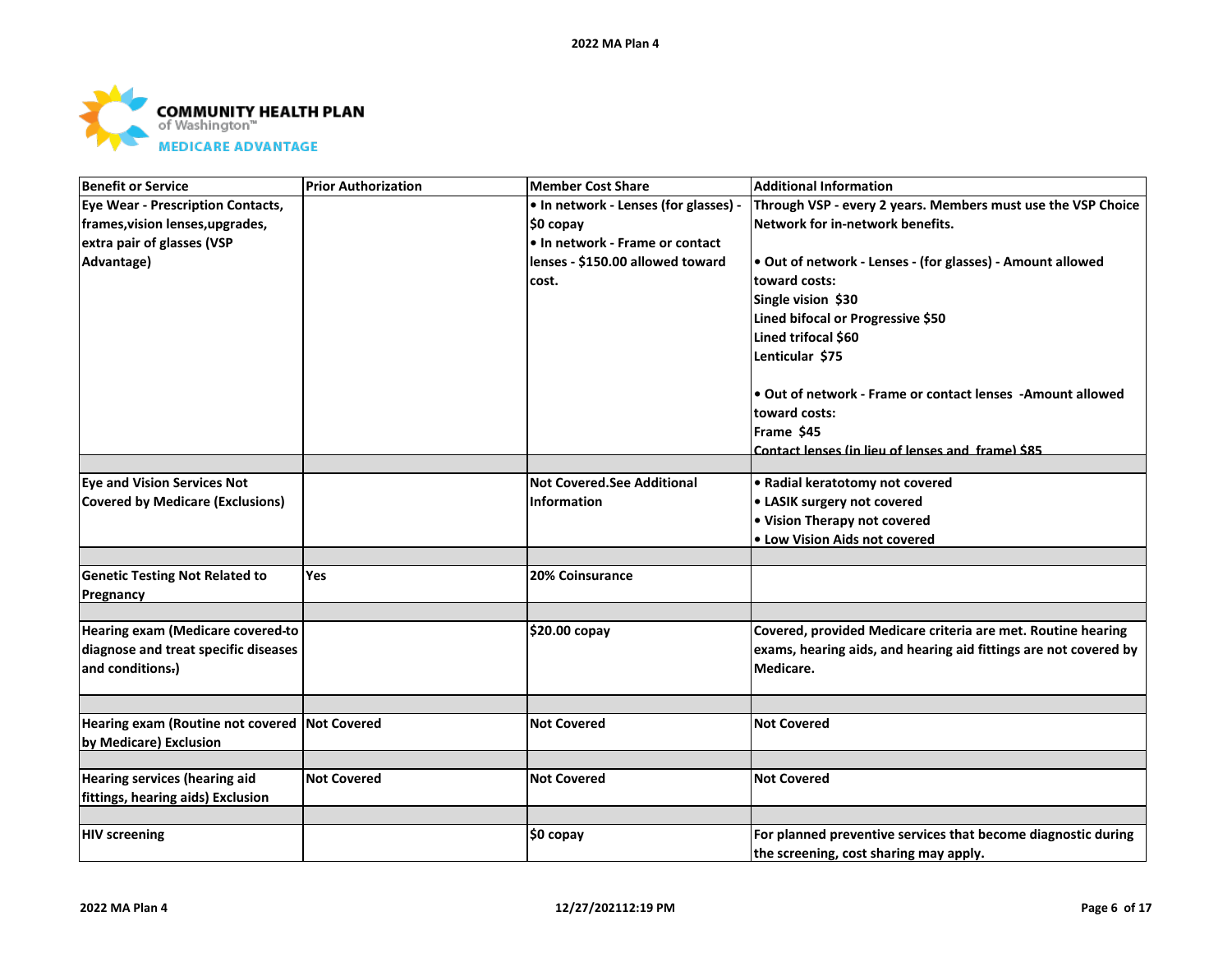

| <b>Benefit or Service</b>                         | <b>Prior Authorization</b>                                                                                                                                                                                                                                  | Member Cost Share     | <b>Additional Information</b>                                                                                                                                                                                                        |
|---------------------------------------------------|-------------------------------------------------------------------------------------------------------------------------------------------------------------------------------------------------------------------------------------------------------------|-----------------------|--------------------------------------------------------------------------------------------------------------------------------------------------------------------------------------------------------------------------------------|
|                                                   |                                                                                                                                                                                                                                                             |                       |                                                                                                                                                                                                                                      |
| Home health agency care                           | Required for Home Health Services. \$0 coinsurance<br>Services related to the Home Health<br>care may also require prior<br>authorization, for example<br>medication, enteral nutrition.<br><b>Review Prior Authorization list for</b><br>related services. |                       | 20% coinsurance for durable medical equipment (DME) still<br>applies when related to Home Health services.                                                                                                                           |
|                                                   |                                                                                                                                                                                                                                                             |                       |                                                                                                                                                                                                                                      |
| <b>Homemaker Services (Exclusion)</b>             | <b>Not Covered</b>                                                                                                                                                                                                                                          | <b>Not Covered</b>    | Services include basic household assistance, light housekeeping<br>or light meal preparation.                                                                                                                                        |
|                                                   |                                                                                                                                                                                                                                                             |                       |                                                                                                                                                                                                                                      |
| Hospice care (inpatient and home)                 | No.                                                                                                                                                                                                                                                         |                       | You pay nothing for hospice care from a Medicare certified<br>hospice. You may have to pay part of the cost for drugs and<br>respite care. Hospice is covered outside of our plan.                                                   |
|                                                   |                                                                                                                                                                                                                                                             |                       |                                                                                                                                                                                                                                      |
| Hyperbaric oxygen treatment                       | Yes                                                                                                                                                                                                                                                         | 20% Coinsurance       |                                                                                                                                                                                                                                      |
|                                                   |                                                                                                                                                                                                                                                             |                       |                                                                                                                                                                                                                                      |
| <b>Immunizations</b>                              |                                                                                                                                                                                                                                                             | <b>SO Coinsurance</b> | Covered:<br>pneumonia<br>influenza (flu shot)<br><b>Hepatitis B</b><br>*Shingles vaccine (Zostavax) is covered under pharmacy - Part D<br>Benefit*                                                                                   |
|                                                   |                                                                                                                                                                                                                                                             |                       |                                                                                                                                                                                                                                      |
| Infusion Therapy, Home Infusion<br><b>Therapy</b> | <b>Not Required for Infusion Therapy</b><br>Services. Services related to the<br>Infusion Therapy care may require<br>prior authorization, for example<br>medication, enteral nutrition.<br><b>Review Prior Authorization list for</b><br>related services. | 20% coinsurance       | Not Required for Infusion Therapy Services. Services related to<br>the Infusion Therapy care may require prior authorization, for<br>example medication, enteral nutrition. Review Prior<br>Authorization list for related services. |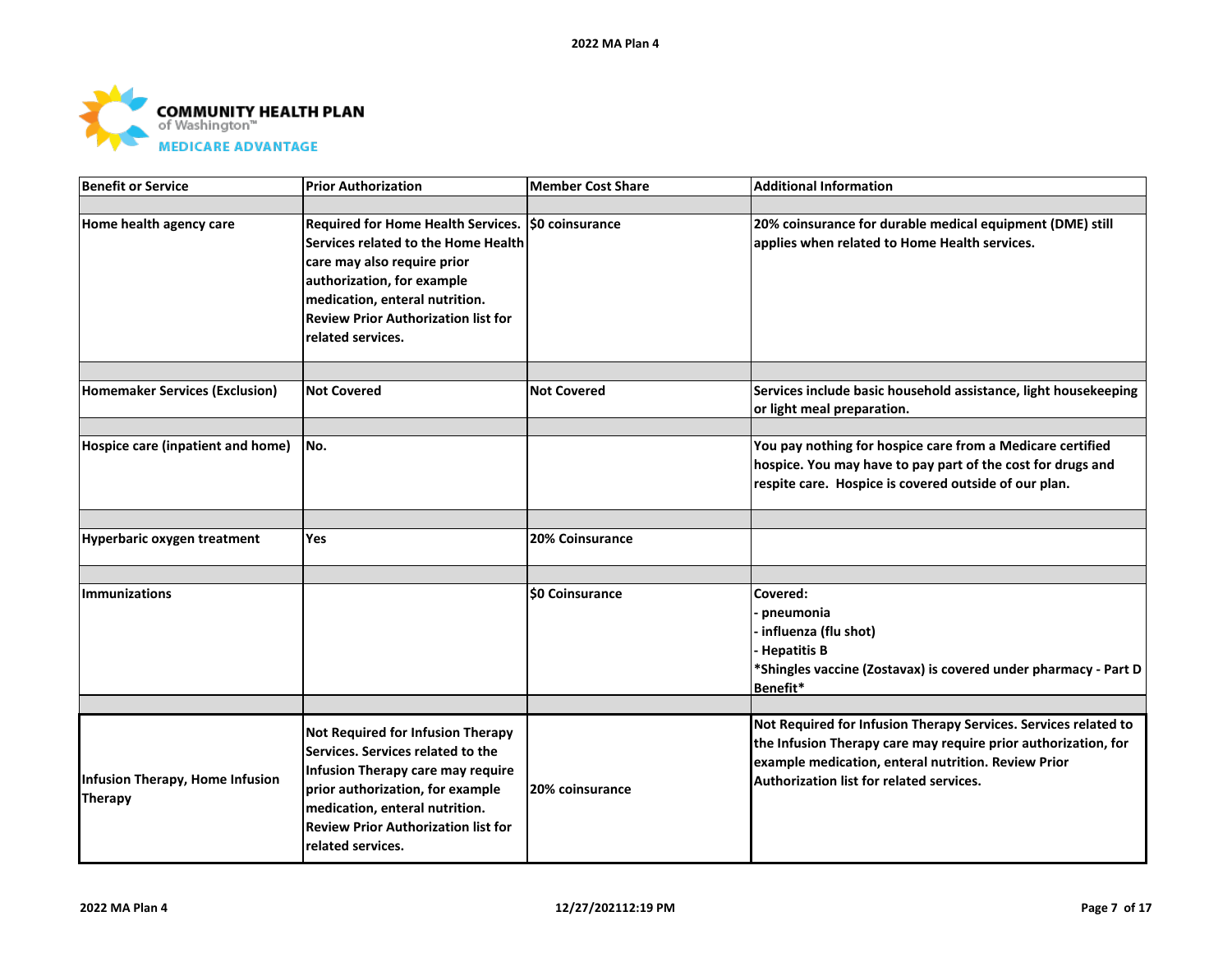

| Benefit or Service                                                                       | <b>Prior Authorization</b>                                                                                                | <b>Member Cost Share</b>                                 | <b>Additional Information</b>                                                                                                                                                                                                                                                                                                                                                                                                                              |
|------------------------------------------------------------------------------------------|---------------------------------------------------------------------------------------------------------------------------|----------------------------------------------------------|------------------------------------------------------------------------------------------------------------------------------------------------------------------------------------------------------------------------------------------------------------------------------------------------------------------------------------------------------------------------------------------------------------------------------------------------------------|
|                                                                                          |                                                                                                                           |                                                          |                                                                                                                                                                                                                                                                                                                                                                                                                                                            |
| Injections, Injectable drugs<br>(Prescription drugs Medicare Part B<br>medical benefits) | See Prior Authorization (PA) List<br><b>Note: All Unclassified biologics</b><br>(J3590) require a prior<br>authorization. | 20% Coinsurance                                          | Covered, provided Medicare criteria are met. Includes<br>chemotherapy related drugs, drugs related to home dialysis,<br>B12, etc.                                                                                                                                                                                                                                                                                                                          |
|                                                                                          |                                                                                                                           |                                                          |                                                                                                                                                                                                                                                                                                                                                                                                                                                            |
| Inpatient hospital Blood (including                                                      |                                                                                                                           | <b>No Blood Deductible</b>                               | Coverage begins with the first pint of blood needed. Includes                                                                                                                                                                                                                                                                                                                                                                                              |
| inpatient skilled nursing<br>facility/SNF)                                               |                                                                                                                           | 0% coinsurance                                           | storage and administration. The patient is responsible for any<br>other applicable coinsurance amounts.                                                                                                                                                                                                                                                                                                                                                    |
|                                                                                          |                                                                                                                           |                                                          |                                                                                                                                                                                                                                                                                                                                                                                                                                                            |
| <b>Outpatient Blood</b>                                                                  |                                                                                                                           | <b>No Blood Deductible</b><br>0% coinsurance             | Coverage begins with the fourth pint of blood needed. Coverage<br>of storage and administration begins with the first pint of blood<br>needed. The patient is responsible for any other applicable<br>coinsurance amounts.                                                                                                                                                                                                                                 |
|                                                                                          |                                                                                                                           |                                                          |                                                                                                                                                                                                                                                                                                                                                                                                                                                            |
| Inpatient hospital (acute) care                                                          | Yes                                                                                                                       | Days:<br>1-4 - \$450.00 per day<br>5-90 - \$0 per day    | All admissions, planned and urgent, require notification within<br>24 hrs. or next business day. Each time a member is admitted<br>for a new inpatient stay the copay will apply. Plan covers 90<br>days for an inpatient stay.                                                                                                                                                                                                                            |
|                                                                                          |                                                                                                                           |                                                          |                                                                                                                                                                                                                                                                                                                                                                                                                                                            |
| <b>Inpatient Professional Services</b>                                                   |                                                                                                                           | 20% Coinsurance                                          |                                                                                                                                                                                                                                                                                                                                                                                                                                                            |
|                                                                                          |                                                                                                                           |                                                          |                                                                                                                                                                                                                                                                                                                                                                                                                                                            |
| Inpatient Hospital (facility) mental<br>health, psychiatric, psychiatrist}-<br>care      | <b>Yes</b>                                                                                                                | Days:<br>$1-10 - $155.00$ per day<br>11-90 - \$0 per day | All admissions, planned and urgent, require notification within<br>24 hrs. or next business day. Each time a member is admitted<br>for a new inpatient stay the copay will apply. Not psychiatric<br>hospital, same cost shares as acute care.Plan covers 90 days for<br>an inpatient stay. 190-day lifetime limitation in a psychiatric<br>facility. This limitation does not apply to inpatient psychiatric<br>services furnished in a general hospital. |
|                                                                                          |                                                                                                                           |                                                          |                                                                                                                                                                                                                                                                                                                                                                                                                                                            |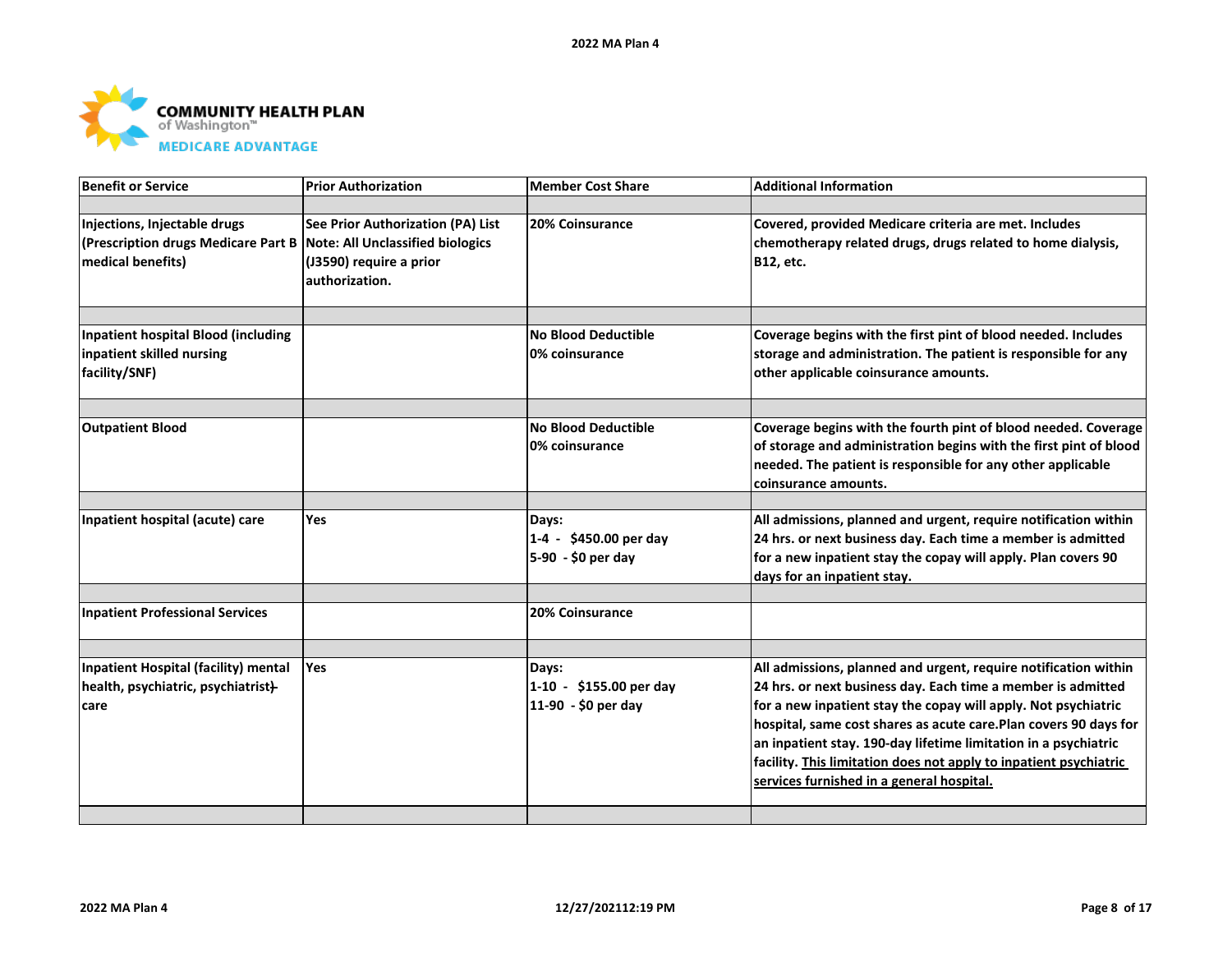

| <b>Benefit or Service</b>                | <b>Prior Authorization</b> | <b>Member Cost Share</b> | <b>Additional Information</b>                                       |
|------------------------------------------|----------------------------|--------------------------|---------------------------------------------------------------------|
| <b>Inpatient rehabilitation services</b> | <b>Yes</b>                 | Days:                    | All admissions, planned and urgent, require notification within     |
| (physical, speech, occupational          |                            | 1-4 - \$450.00 per day   | 24 hrs. or next business day. Each time a member is admitted        |
| therapies)                               |                            | 5-90 - \$0 per day       | for a new inpatient stay the copay will apply. Same cost shares     |
|                                          |                            |                          | as acute care.                                                      |
|                                          |                            |                          |                                                                     |
| Inpatient services covered during a      |                            | <b>20% coinsurance</b>   | Covered, provided Medicare criteria are met.                        |
| non-covered inpatient stay               |                            |                          |                                                                     |
|                                          |                            |                          |                                                                     |
|                                          |                            |                          |                                                                     |
| Inpatient substance abuse                | <b>Yes</b>                 | Days:                    | All admissions, planned and urgent, require notification within     |
|                                          |                            | 1-5 - \$450.00 per day   | 24 hrs. or next business day. Same cost shares as acute care.       |
|                                          |                            | 6-90 - \$0 per day       |                                                                     |
|                                          |                            | Over 90 - \$0 per day    |                                                                     |
|                                          |                            |                          |                                                                     |
| Kidney disease and conditions            | NO. Effective 01/01/2016   | 20% coinsurance          |                                                                     |
| (Hemodialysis, Dialysis, End Stage       | Notification is required.  |                          |                                                                     |
| <b>Renal Disease/ESRD)</b>               |                            |                          |                                                                     |
|                                          |                            |                          |                                                                     |
| Kidney disease education (on             | No.                        | 0% cost share            | Medicare covers 6 sessions of kidney disease education per          |
| dialysis)                                |                            |                          | lifetime per Medicare.                                              |
|                                          |                            |                          |                                                                     |
| Mastectomy related bras and              | If over \$500.00           | 20% cost share           |                                                                     |
| supplies (DME)                           |                            |                          |                                                                     |
|                                          |                            | 0% cost share            | Meals can be delivered to the home upon discharge from a            |
| <b>Meal, Meals Benefit</b>               |                            |                          |                                                                     |
| (Supplemental)                           |                            |                          | hospital or skilled nursing facility. 2 meals per day up to 14 days |
|                                          |                            |                          | after discharge, up to 6 occurrences per year. Meals to dine        |
|                                          |                            |                          | with members that are inpatient are not covered.                    |
|                                          |                            |                          |                                                                     |
| <b>Medical nutrition therapy</b>         | No                         | 0% cost share            | Education for people with diabetes, kidney disease (patient not     |
| education                                |                            |                          | on dialysis) post kidney transplant. 3 hrs. for first year. 2 hrs.  |
|                                          |                            |                          | each year after the first year.                                     |
|                                          |                            |                          |                                                                     |
| <b>Nurse Advice Line</b>                 |                            | 0% cost share            | 24 hour nurse hotline available: 1-866-418-1002 or TTY 1-866-       |
|                                          |                            |                          | 418-1006                                                            |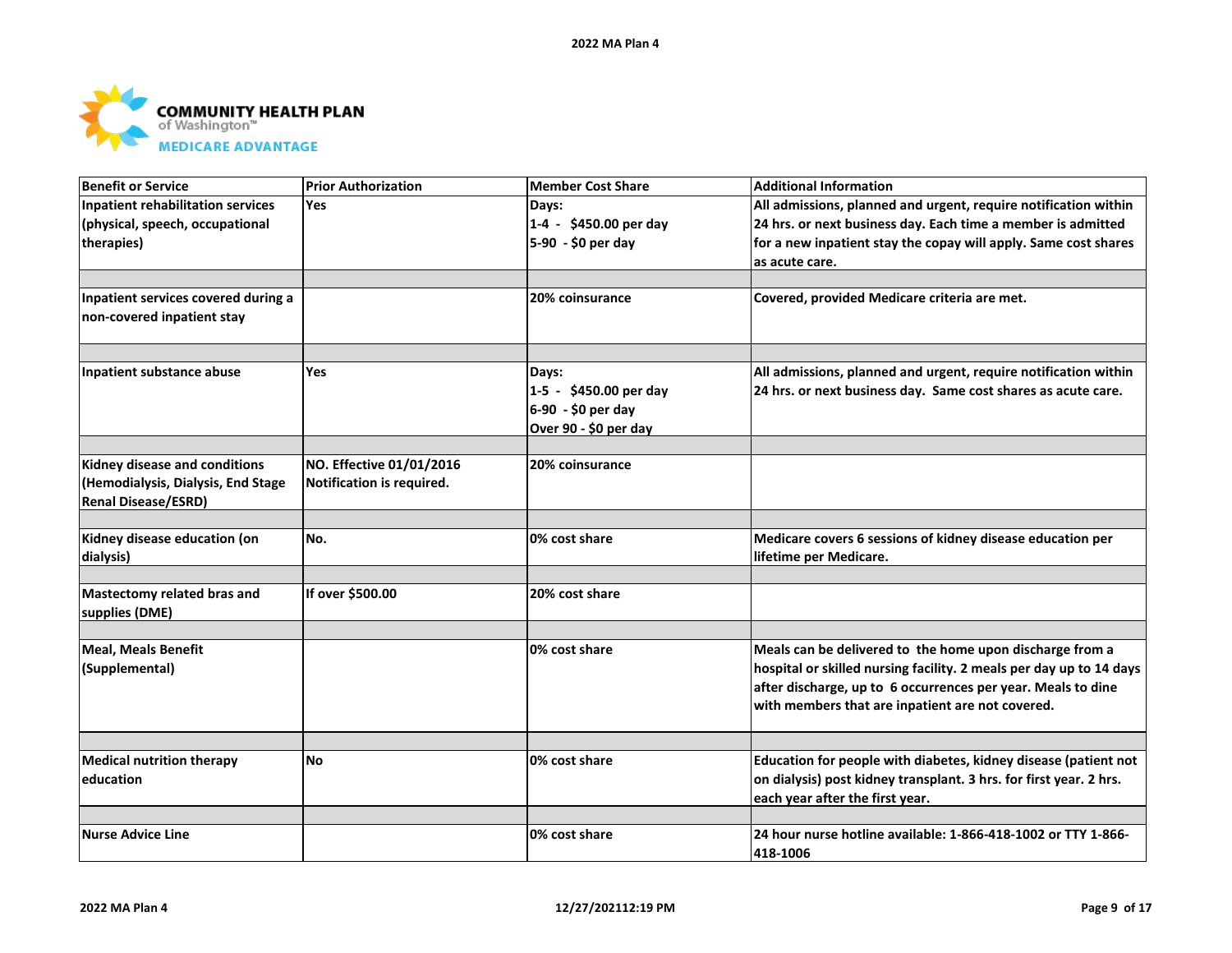

| <b>Benefit or Service</b>                | <b>Prior Authorization</b>               | <b>Member Cost Share</b>             | <b>Additional Information</b>                                    |
|------------------------------------------|------------------------------------------|--------------------------------------|------------------------------------------------------------------|
|                                          |                                          |                                      |                                                                  |
| Obesity screening and obesity            |                                          | 0% cost share                        | Covered, provided Medicare criteria are met, e.g., body mass     |
| (counseling) therapy                     |                                          |                                      | index (BMI) of 30 or more, etc.                                  |
|                                          |                                          |                                      |                                                                  |
| <b>Organ (Living) Donation</b>           | <b>Yes</b>                               | 20% coinsurance                      | All admissions, planned and urgent, require notification within  |
| (Transplant)                             |                                          |                                      | 24 hrs. or next business day.                                    |
|                                          |                                          |                                      |                                                                  |
| <b>Orthotics (Supportive Devices for</b> | Only covered for diabetic foot           | \$0 cost share                       | . 2 sets of shoe inserts (orthotics) covered per calendar year   |
| feet)                                    | disease.                                 |                                      | only for diabetic foot disease.                                  |
|                                          |                                          |                                      |                                                                  |
|                                          | Prior auth required for orthotics        |                                      |                                                                  |
|                                          | (shoe inserts) greater than \$500.00.    |                                      |                                                                  |
|                                          |                                          |                                      |                                                                  |
|                                          |                                          |                                      |                                                                  |
| Outpatient diagnostic tests and          | Some require prior authorization.        | 0% Medicare covered lab              |                                                                  |
| therapeutic services (lab, radiology,    | <b>Check PA List and Procedure Codes</b> | \$15 copay x-ray outpatient facility |                                                                  |
| x-ray)                                   | lfor more details.                       | fee does not include scans (CT, MRI, |                                                                  |
|                                          |                                          | PET, etc.) Does not include          |                                                                  |
|                                          |                                          | professional fees.                   |                                                                  |
|                                          |                                          | 20% Other diagnostic procedures      |                                                                  |
|                                          |                                          | (includes scans)                     |                                                                  |
|                                          |                                          |                                      |                                                                  |
| <b>Outpatient hospital services,</b>     | See Prior Authorization (PA) List        | \$260.00 copay outpatient facility   |                                                                  |
| includes Observation                     |                                          | fee maximum. Does not include        |                                                                  |
|                                          |                                          | professional services.               |                                                                  |
|                                          |                                          |                                      |                                                                  |
| Outpatient mental health (not            |                                          | \$30.00 copay                        | Copay the same for group therapy. Must be Medicare eligible      |
| psychiatrist)                            |                                          |                                      | provider. Per CMS, some 'counselors' are not eligible to perform |
|                                          |                                          |                                      | services for Medicare and Medicare Advantage members.            |
|                                          |                                          |                                      |                                                                  |
|                                          |                                          |                                      |                                                                  |
| Outpatient psychiatrist care             |                                          | \$30.00 copay                        | Copay the same for group therapy.                                |
|                                          |                                          |                                      |                                                                  |
|                                          |                                          |                                      |                                                                  |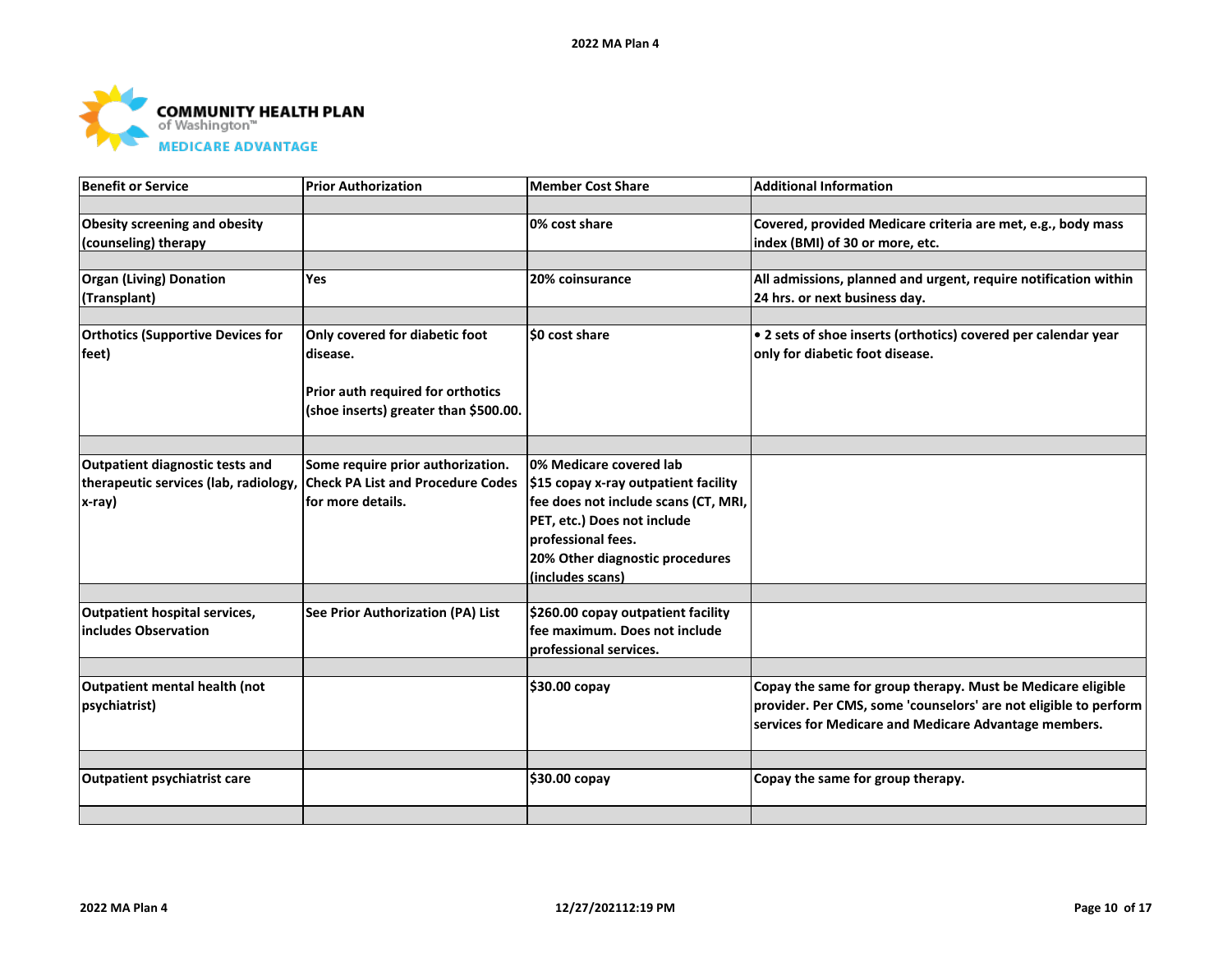

| Benefit or Service                        | <b>Prior Authorization</b>         | <b>Member Cost Share</b>              | <b>Additional Information</b>                                       |
|-------------------------------------------|------------------------------------|---------------------------------------|---------------------------------------------------------------------|
| <b>Outpatient rehabilitation services</b> | Prior authorization required after | \$30.00 copay for therapy services    | 12 visits allowed for each type of therapy. 12 PT, 12 OT and 12     |
| (physical, speech, occupational           | initial 12 visits.                 |                                       | ST. Prior Authorization is required for additional visits after the |
| therapy)                                  |                                    | \$30.00 copay and or 20% facility     | initial 12 visits. Evaluation and reevaluation is separate from the |
|                                           |                                    | fees for other additional services    | 12 visits.                                                          |
|                                           |                                    | when performed in a facility.         |                                                                     |
|                                           |                                    |                                       |                                                                     |
|                                           |                                    |                                       |                                                                     |
| <b>Outpatient substance abuse</b>         | Yes                                | 20% coinsurance                       | Opioid Treatment Services, to allow codes G2067 through             |
| services                                  |                                    |                                       | G2080, the provider must be certified with SAMSAH and               |
|                                           |                                    |                                       | enrolled with Medicare.                                             |
|                                           |                                    |                                       |                                                                     |
| <b>Outpatient surgery, ambulatory</b>     | See Prior Authorization (PA) List  | \$260.00 copay for ASC facility fees. |                                                                     |
| surgical centers (ASC)                    |                                    |                                       |                                                                     |
|                                           |                                    |                                       |                                                                     |
|                                           |                                    |                                       |                                                                     |
| Over the Counter (OTC)                    | <b>Not Covered</b>                 | <b>Not Covered</b>                    |                                                                     |
| medication/pharmacy                       |                                    |                                       |                                                                     |
|                                           |                                    |                                       |                                                                     |
| Partial hospitalization service           |                                    | 20% coinsurance                       | Must be Medicare eligible provider. Per CMS, some 'counselors'      |
| (intensive outpatient mental health       |                                    |                                       | are not eligible to perform services for Medicare and Medicare      |
| services)                                 |                                    |                                       | Advantage members.                                                  |
| Physician/Practitioner/PCP                |                                    | \$0 copay for PCP E & M service       |                                                                     |
| services, including doctor's office       |                                    | 20% coinsurance for all other         |                                                                     |
| visits                                    |                                    | services                              |                                                                     |
|                                           |                                    |                                       |                                                                     |
| Physical Exam, See Welcome to             |                                    | See Welcome to Medicare               | See Welcome to Medicare Preventive Visit and Annual Wellness        |
| Medicare Preventive Visit and             |                                    | <b>Preventive Visit and Annual</b>    | <b>Visit</b>                                                        |
| <b>Annual Wellness Visit</b>              |                                    | <b>Wellness Visit</b>                 |                                                                     |
|                                           |                                    |                                       |                                                                     |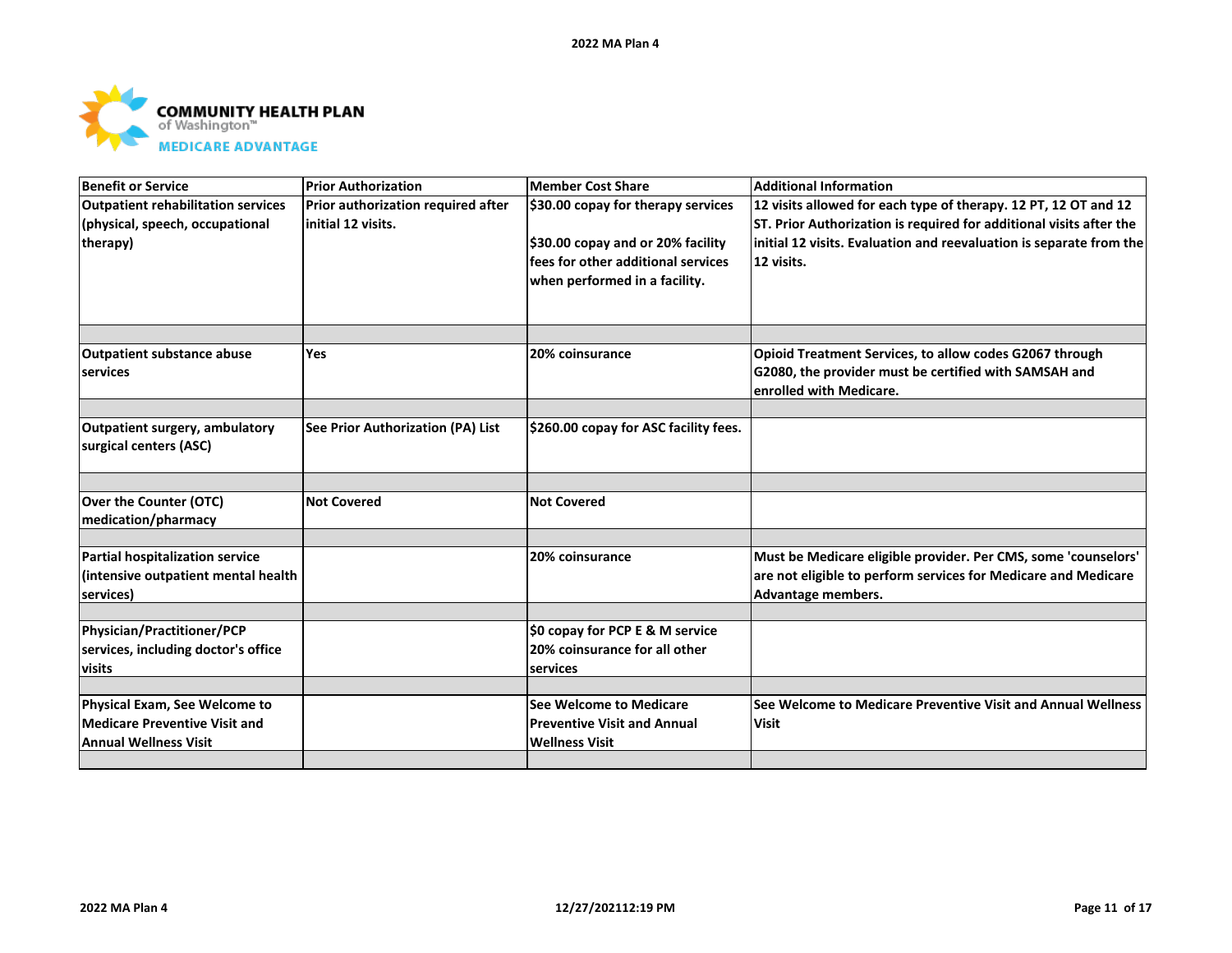

| <b>Benefit or Service</b>                 | <b>Prior Authorization</b>        | <b>Member Cost Share</b>      | <b>Additional Information</b>                                  |
|-------------------------------------------|-----------------------------------|-------------------------------|----------------------------------------------------------------|
| <b>Podiatry Services (Foot Care) When</b> |                                   | No copay \$0.00               | 4 visits each year - Not limited to Medicare covered diagnosis |
| <b>Not Covered by Medicare</b>            |                                   | 0% Coinsurance                | codes. NEW, when the primary care is Diabetes an additional 4  |
| (Supplemental Benefit)                    |                                   |                               | visits each year for a total of 8 Non-Medicare covered visits. |
|                                           |                                   |                               | The specialist copay does not apply to podiatrists for these   |
|                                           |                                   |                               | services.                                                      |
|                                           |                                   |                               |                                                                |
| <b>Podiatry Services (Foot Care)</b>      |                                   | No copay \$0.00               | Limited to Medicare covered diagnosis codes.                   |
| <b>Medical Medicare Covered</b>           |                                   | 0% Coinsurance                | The specialist copay does not apply to podiatrists for these   |
|                                           |                                   |                               | services.                                                      |
|                                           |                                   |                               |                                                                |
| <b>Prescription drugs Medicare Part B</b> | See Prior Authorization (PA) List | 20% coinsurance               | Includes chemotherapy related drugs, drugs related to home     |
| medical benefits (injectable drugs,       |                                   |                               | dialysis, etc.                                                 |
| injections)                               |                                   |                               |                                                                |
| <b>Prescription drugs Medicare Part D</b> |                                   | <b>Pharmacy is covered</b>    | Over the counter (OTC) not covered                             |
| pharmacy benefit (drug list,              |                                   |                               |                                                                |
| formulary)                                |                                   |                               |                                                                |
|                                           |                                   |                               |                                                                |
| <b>Primary Care Physician (PCP)</b>       |                                   | \$0 copay for evaluation and  |                                                                |
|                                           |                                   | management (E & M) service    |                                                                |
|                                           |                                   | 20% coinsurance for all other |                                                                |
|                                           |                                   | services                      |                                                                |
|                                           |                                   |                               |                                                                |
| Prostate cancer screening exams           |                                   | \$0 copay                     | For planned preventive services that become diagnostic during  |
| (PSA)                                     |                                   |                               | the screening, cost sharing may apply.                         |
|                                           |                                   |                               | For men over age 50:                                           |
|                                           |                                   |                               | • Every 12 months: Digital rectal exam                         |
|                                           |                                   |                               | • Every 12 months PSA test                                     |
|                                           |                                   |                               |                                                                |
| <b>Prosthetic devices and related</b>     | See Prior Authorization (PA) List | 20% coinsurance               |                                                                |
| supplies (DME)                            |                                   |                               |                                                                |
|                                           |                                   |                               |                                                                |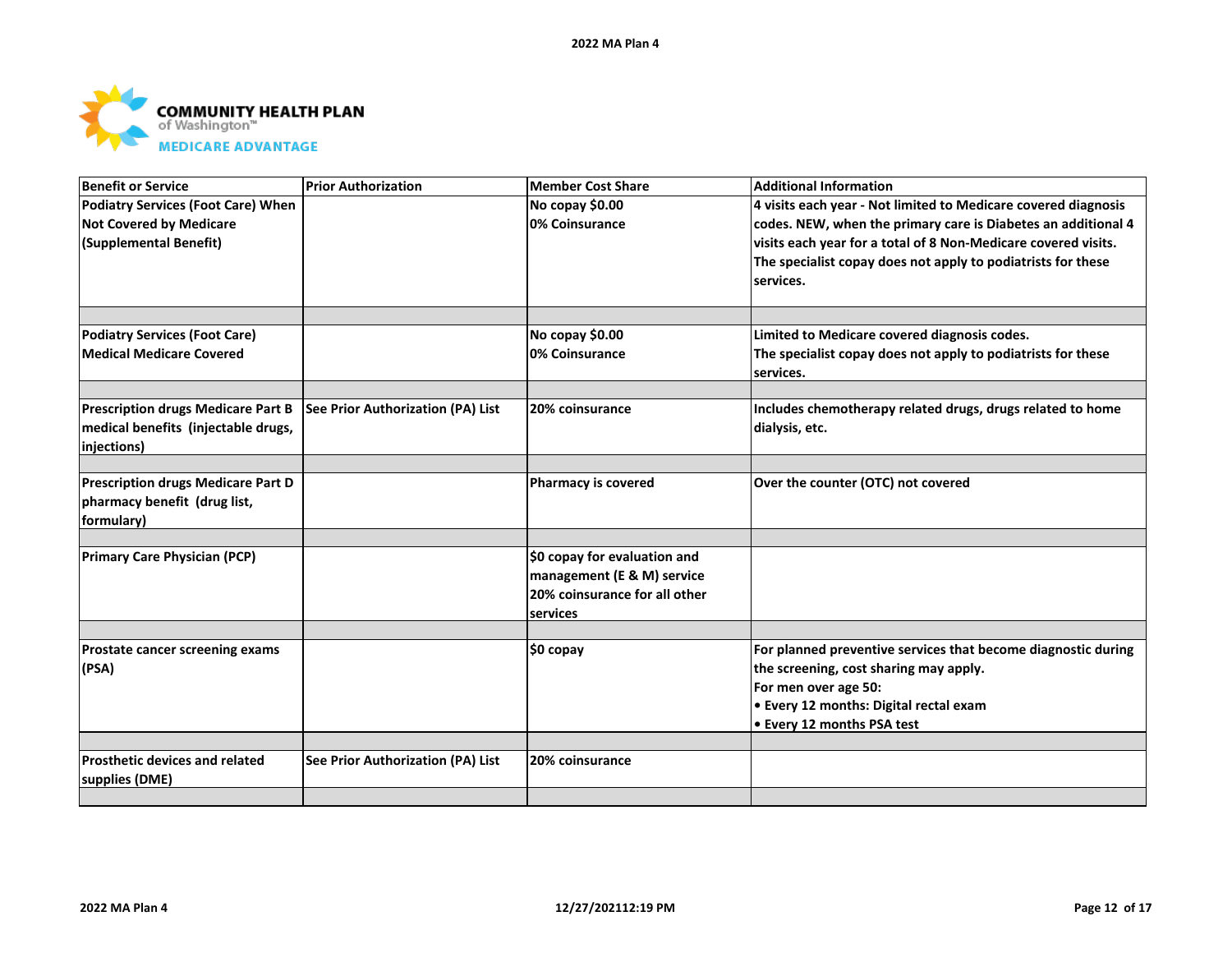

| <b>Benefit or Service</b>                                                                                       | <b>Prior Authorization</b> | <b>Member Cost Share</b>                                     | <b>Additional Information</b>                                                                                                                                                                                                                                                                                    |
|-----------------------------------------------------------------------------------------------------------------|----------------------------|--------------------------------------------------------------|------------------------------------------------------------------------------------------------------------------------------------------------------------------------------------------------------------------------------------------------------------------------------------------------------------------|
| <b>Pulmonary rehabilitation services</b>                                                                        |                            | 20% coinsurance                                              | Limited to a maximum of 2 1-hour sessions per day for up to 36<br>sessions, with the option for an additional 36 sessions if<br>medically necessary.                                                                                                                                                             |
|                                                                                                                 |                            |                                                              |                                                                                                                                                                                                                                                                                                                  |
| Screening and counseling to reduce<br>alcohol misuse                                                            |                            | \$0 copay                                                    | For planned preventive services that become diagnostic during<br>the screening, cost sharing may apply.                                                                                                                                                                                                          |
| Screening for sexually transmitted<br>infections (STIs) and counseling to<br>prevent STIs                       |                            | \$0 copay                                                    | For planned preventive services that become diagnostic during<br>the screening, cost sharing may apply.                                                                                                                                                                                                          |
|                                                                                                                 |                            |                                                              |                                                                                                                                                                                                                                                                                                                  |
| Shoes, Diabetic- SEE Diabetes self-<br>management training, diabetic<br>services and diabetes supplies<br>(DME) |                            |                                                              |                                                                                                                                                                                                                                                                                                                  |
|                                                                                                                 |                            |                                                              |                                                                                                                                                                                                                                                                                                                  |
| Shoes, Orthopedic/Prosthetic with<br><b>Braces (DME)</b>                                                        | Yes, greater than \$500.00 | 20% coinsurance                                              | Limited coverage. Prosthetic/Orthopedic Shoes that are part of<br>a leg brace are covered and included in the cost of the leg brace.                                                                                                                                                                             |
|                                                                                                                 |                            |                                                              |                                                                                                                                                                                                                                                                                                                  |
| Skilled nursing inpatient facility<br>(SNF) care (Part A)                                                       | Yes                        | Days:<br>1-20 - \$00.00 per day<br>21-100 - \$160.00 per day | No (zero) acute inpatient hospital days required prior to SNF<br>admission. Custodial (not medically necessary) care is not<br>covered. All admissions, planned and urgent, require<br>notification within 24 hrs. or next business day. Each time<br>member is admitted to a new SNF stay the copay will apply. |
|                                                                                                                 |                            |                                                              |                                                                                                                                                                                                                                                                                                                  |
| <b>Skilled nursing facility (SNF)</b><br>inpatient care (Part B)                                                |                            | 20% coinsurance                                              | Part B (outpatient) coinsurance and benefit limits apply.                                                                                                                                                                                                                                                        |
|                                                                                                                 |                            |                                                              |                                                                                                                                                                                                                                                                                                                  |
| <b>Skilled nursing facility (SNF) Blood</b>                                                                     |                            | No blood deductible<br>0% coinsurance                        |                                                                                                                                                                                                                                                                                                                  |
|                                                                                                                 |                            |                                                              |                                                                                                                                                                                                                                                                                                                  |
| <b>Sleep Studies</b>                                                                                            | No.                        | 20% coinsurance                                              |                                                                                                                                                                                                                                                                                                                  |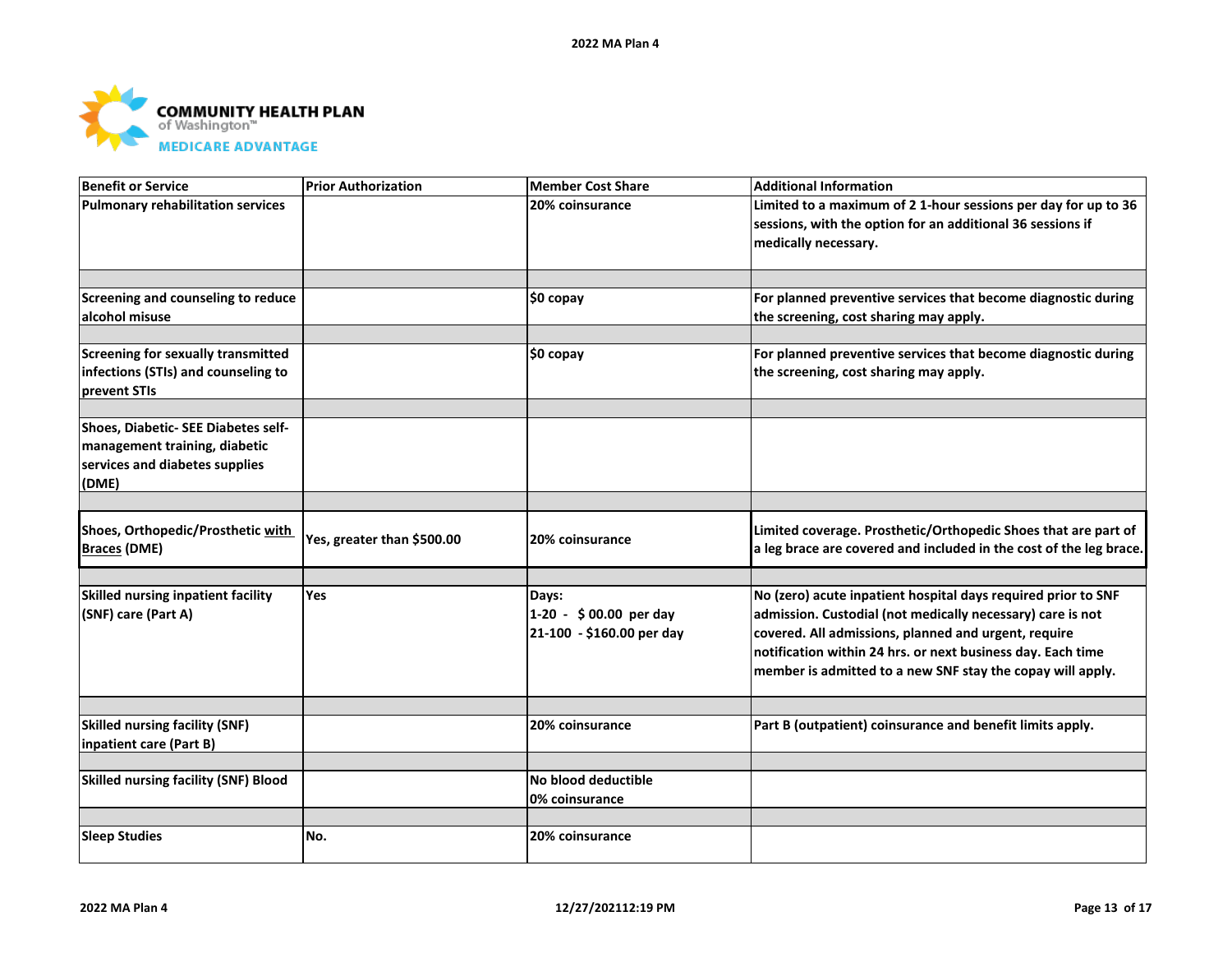

| <b>Benefit or Service</b>                 | <b>Prior Authorization</b> | <b>Member Cost Share</b>                   | <b>Additional Information</b>                                 |
|-------------------------------------------|----------------------------|--------------------------------------------|---------------------------------------------------------------|
|                                           |                            |                                            |                                                               |
| Smoking and tobacco use cessation         |                            | 0% Coinsurance                             | • Contact Optum at 1-866-784-8454 (1-866-QUIT-4-LIFE).        |
|                                           |                            |                                            | . No disease - 8 sessions per calendar year                   |
|                                           |                            |                                            | · Disease related - 8 sessions per calendar year              |
|                                           |                            |                                            |                                                               |
| <b>Sterilization Reversal (Exclusion)</b> | <b>Not Covered</b>         | <b>Not Covered</b>                         | Reversal of sterilization procedures and non-prescription     |
|                                           |                            |                                            | contraceptive supplies.                                       |
|                                           |                            |                                            |                                                               |
| <b>Specialist Physician Care/Services</b> |                            | *\$40.00 copay for E & M service.          | 20% coinsurance for all other services.                       |
| (does not apply to psychiatrists,         |                            |                                            | *Zero copay when primary diagnosis is diabetes for            |
| mental health, lab or radiology)          |                            |                                            | endocrinologist                                               |
|                                           |                            |                                            | *Zero copay when primary diagnosis is COPD for pulmonologist. |
|                                           |                            |                                            | *Zero copay when primary diagnosis is CHF for cardiologist.   |
|                                           |                            |                                            | *See Eye Exam - Medicare Covered - for Retinal Exam benefit   |
|                                           |                            |                                            |                                                               |
|                                           |                            |                                            |                                                               |
|                                           |                            |                                            |                                                               |
| Telemedicine, Telehealth (Virtual         |                            | <b>Must meet Original Medicare</b>         | Covered. Must meet Original Medicare criteria.                |
| care)                                     |                            | criteria.                                  |                                                               |
|                                           |                            |                                            |                                                               |
| Telemedicine, Telehealth (Virtual         |                            | Member cost share same as in-              | Medicare criteria does not have to be met.                    |
| care) - Supplemental                      |                            | person cost shares for: Urgently           |                                                               |
|                                           |                            | <b>Needed Services; Primary Care</b>       |                                                               |
|                                           |                            | Physician Services; Physician              |                                                               |
|                                           |                            | <b>Specialist Services; Individual and</b> |                                                               |
|                                           |                            | <b>Group Sessions for Mental Health</b>    |                                                               |
|                                           |                            | <b>Specialty Services; Individual and</b>  |                                                               |
|                                           |                            | <b>Group Sessions for Psychiatric</b>      |                                                               |
|                                           |                            | <b>Services; Individual and Group</b>      |                                                               |
|                                           |                            | <b>Sessions for Outpatient Substance</b>   |                                                               |
|                                           |                            | Abuse.                                     |                                                               |
|                                           |                            |                                            |                                                               |
|                                           |                            |                                            |                                                               |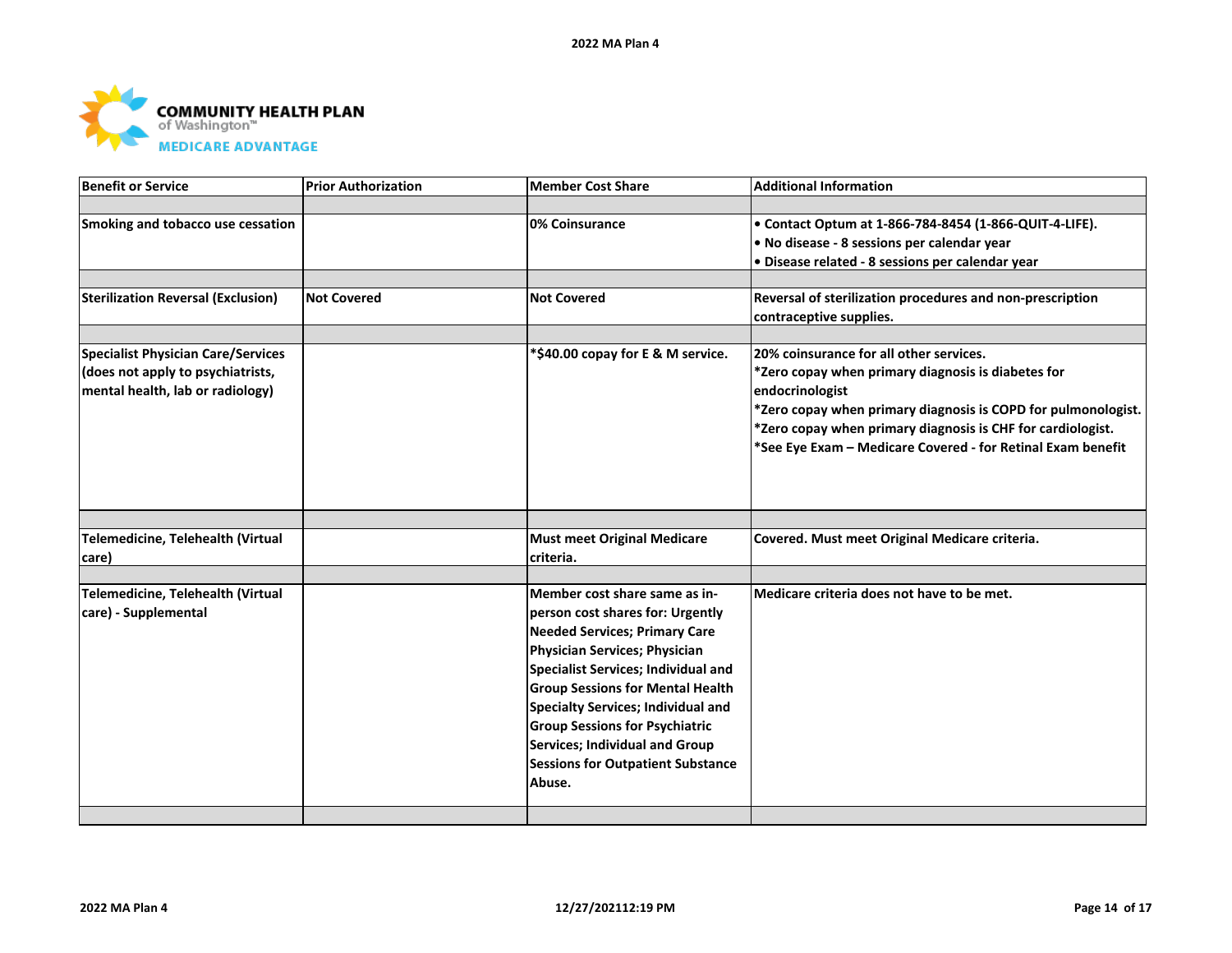

| <b>Benefit or Service</b>                                                                                                               | <b>Prior Authorization</b>         | <b>Member Cost Share</b>                                                                                | <b>Additional Information</b>                                                                                                                                                                                                                                                                  |
|-----------------------------------------------------------------------------------------------------------------------------------------|------------------------------------|---------------------------------------------------------------------------------------------------------|------------------------------------------------------------------------------------------------------------------------------------------------------------------------------------------------------------------------------------------------------------------------------------------------|
| <b>Transplant Evaluation/Work-Up</b>                                                                                                    | <b>Yes</b>                         | Labs <sub>0%</sub><br>Other professional services, related<br>copays or coinsurance applies.            |                                                                                                                                                                                                                                                                                                |
|                                                                                                                                         |                                    |                                                                                                         |                                                                                                                                                                                                                                                                                                |
| <b>Transplant</b>                                                                                                                       | Yes except for corneal transplants | 20% coinsurance                                                                                         | Corneal transplant does not require prior authorization (PA),<br>other transplants do require PA. All admissions, planned and<br>urgent, require notification within 24 hrs. or next business day.                                                                                             |
|                                                                                                                                         |                                    |                                                                                                         |                                                                                                                                                                                                                                                                                                |
| <b>Transportation SEE AMBULANCE</b>                                                                                                     | <b>See Ambulance</b>               | <b>See Ambulance</b>                                                                                    | <b>See Ambulance</b>                                                                                                                                                                                                                                                                           |
|                                                                                                                                         |                                    |                                                                                                         |                                                                                                                                                                                                                                                                                                |
| Unlisted Codes with Charge Greater Yes<br>Than \$250.00                                                                                 |                                    |                                                                                                         | Unlisted codes is the actual, AMA description of the service.<br>Medical necessity documentation and pricing must be<br>submitted with the request.<br>Example: 43499, Unlisted procedure, esophagus.                                                                                          |
|                                                                                                                                         |                                    |                                                                                                         |                                                                                                                                                                                                                                                                                                |
| <b>Urgently needed care</b>                                                                                                             |                                    | \$0 copay for evaluation and<br>management (E & M) service<br>20% coinsurance for all other<br>services |                                                                                                                                                                                                                                                                                                |
|                                                                                                                                         |                                    |                                                                                                         |                                                                                                                                                                                                                                                                                                |
| Vision Care SEE EYE EXAM AND EYE See Eye Exam and Eye Wear<br><b>WEAR</b>                                                               |                                    | See Eye Exam and Eye Wear                                                                               | See Eye Exam and Eye Wear                                                                                                                                                                                                                                                                      |
| <b>Welcome to Medicare Preventive</b><br><b>Visit (Initial Preventive Physical</b><br><b>Exam/IPPE or Annual Wellness</b><br>Visit/AWV) |                                    | \$0 copay                                                                                               | 1 visit lifetime max within 12 months of Part B effective date.<br>For planned preventive services that become diagnostic during<br>the screening, cost sharing may apply. If greater than 12 months<br>from the effective date and did not receive a Welcome Exam<br>see Annual Physical Exam |
|                                                                                                                                         |                                    |                                                                                                         |                                                                                                                                                                                                                                                                                                |
| Wig (DME)                                                                                                                               | Yes if +\$500.00                   | 20% coinsurance                                                                                         | Must be medically necessary and meet criteria to covered by<br>Medicare.                                                                                                                                                                                                                       |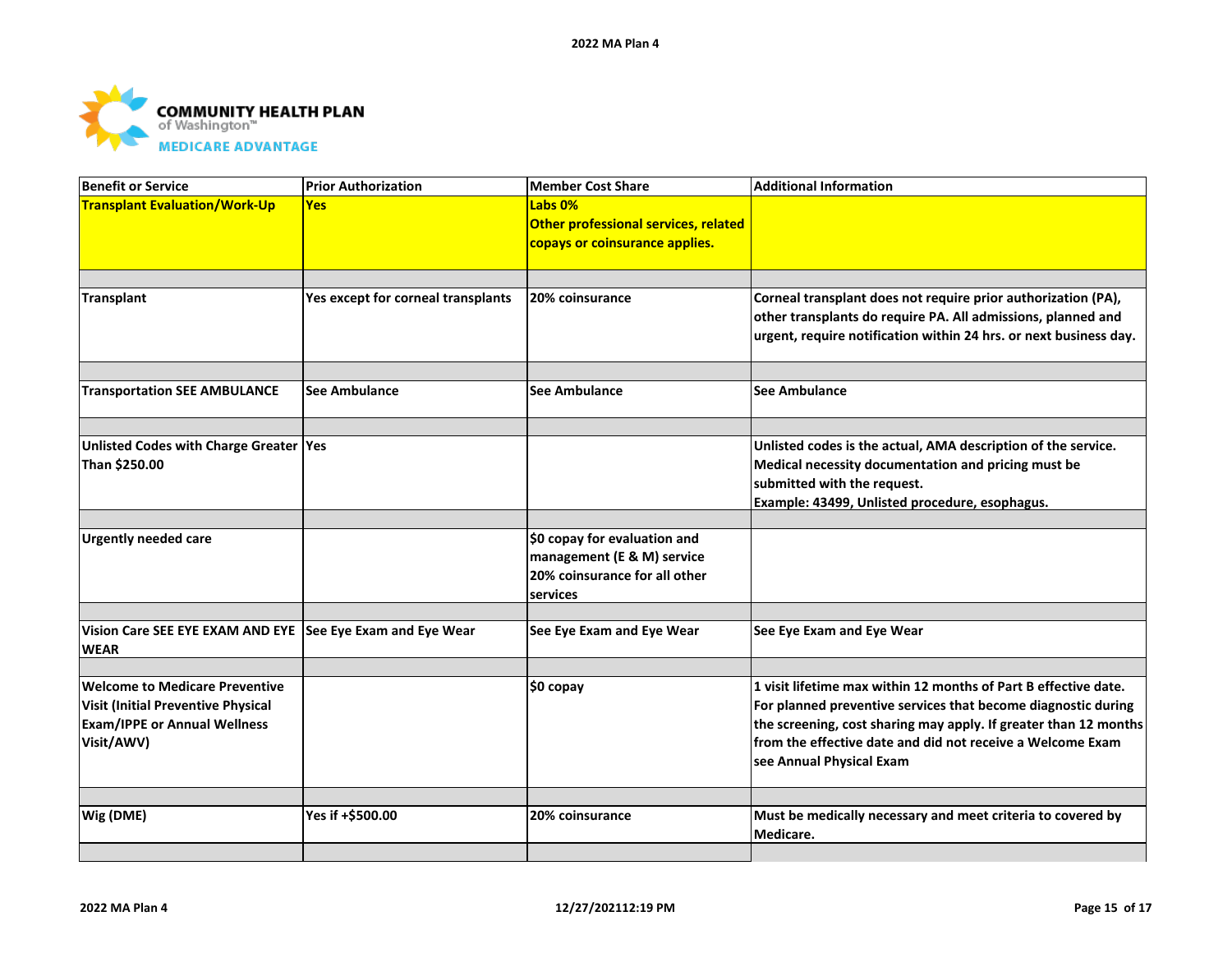

| Benefit or Service                                           | <b>Prior Authorization</b> | Member Cost Share     | <b>Additional Information</b>                                                                                                                                                                                                                                                                                                                                                                                                                                 |
|--------------------------------------------------------------|----------------------------|-----------------------|---------------------------------------------------------------------------------------------------------------------------------------------------------------------------------------------------------------------------------------------------------------------------------------------------------------------------------------------------------------------------------------------------------------------------------------------------------------|
| <b>Lung Cancer Screening</b>                                 |                            | ∣\$0 copay            | Limited to ages 55 through 77, once per year.                                                                                                                                                                                                                                                                                                                                                                                                                 |
|                                                              |                            |                       |                                                                                                                                                                                                                                                                                                                                                                                                                                                               |
| <b>FITNESS BENEFIT</b>                                       |                            | \$0 copay             | Membership at participating fitness centers or 2 Home Fitness<br>Kits per year:<br>Includes:<br>• Access to Silver& Fit website including The Silver Slate<br>newsletter, healthy aging education program, motivational tips<br>and rewards.<br>• 34 Home Fitness Kits to choose from<br>• Single fitness center access; can be changed once per month.<br>• Customer Service, open Monday through Friday, 5 AM<br>through 6 PM PST<br>• Tele. 1-877-427-4788 |
|                                                              |                            |                       |                                                                                                                                                                                                                                                                                                                                                                                                                                                               |
| <b>Supervised Exercise Therapy (SET)</b>                     |                            | 20% coinsurance       | Only for members who have symptomatic peripheral artery<br>disease (PAD). No referral is required. The SET provider must<br>meet Medicare requirements.<br>Covered up to 36 sessions over a 12-week period if all of the<br>components of a SET program are met.                                                                                                                                                                                              |
|                                                              |                            |                       |                                                                                                                                                                                                                                                                                                                                                                                                                                                               |
| <b>Medicare Diabetes Prevention</b><br><b>Program (MDPP)</b> |                            | <b>No Cost Shares</b> | Provider must be enrolled in Medicare as an MDPP supplier to<br>bill for MDPP services.<br>• Therapeutic exercise-training program for PAD.<br>• Conducted in a hospital outpatient setting, or a physician's<br>office<br>. Delivered by qualified auxiliary personnel necessary to ensure<br>benefits exceed harms, and who are trained in exercise therapy<br>for PAD                                                                                      |
| <b>Pulmonary rehabilitation services</b>                     |                            | 20% Coinsurance       | Medicare covers 2 sessions per day (1 hour each), up to 36                                                                                                                                                                                                                                                                                                                                                                                                    |
|                                                              |                            |                       | sessions. Prior Authorization required after 36 sessions.                                                                                                                                                                                                                                                                                                                                                                                                     |
|                                                              |                            |                       |                                                                                                                                                                                                                                                                                                                                                                                                                                                               |